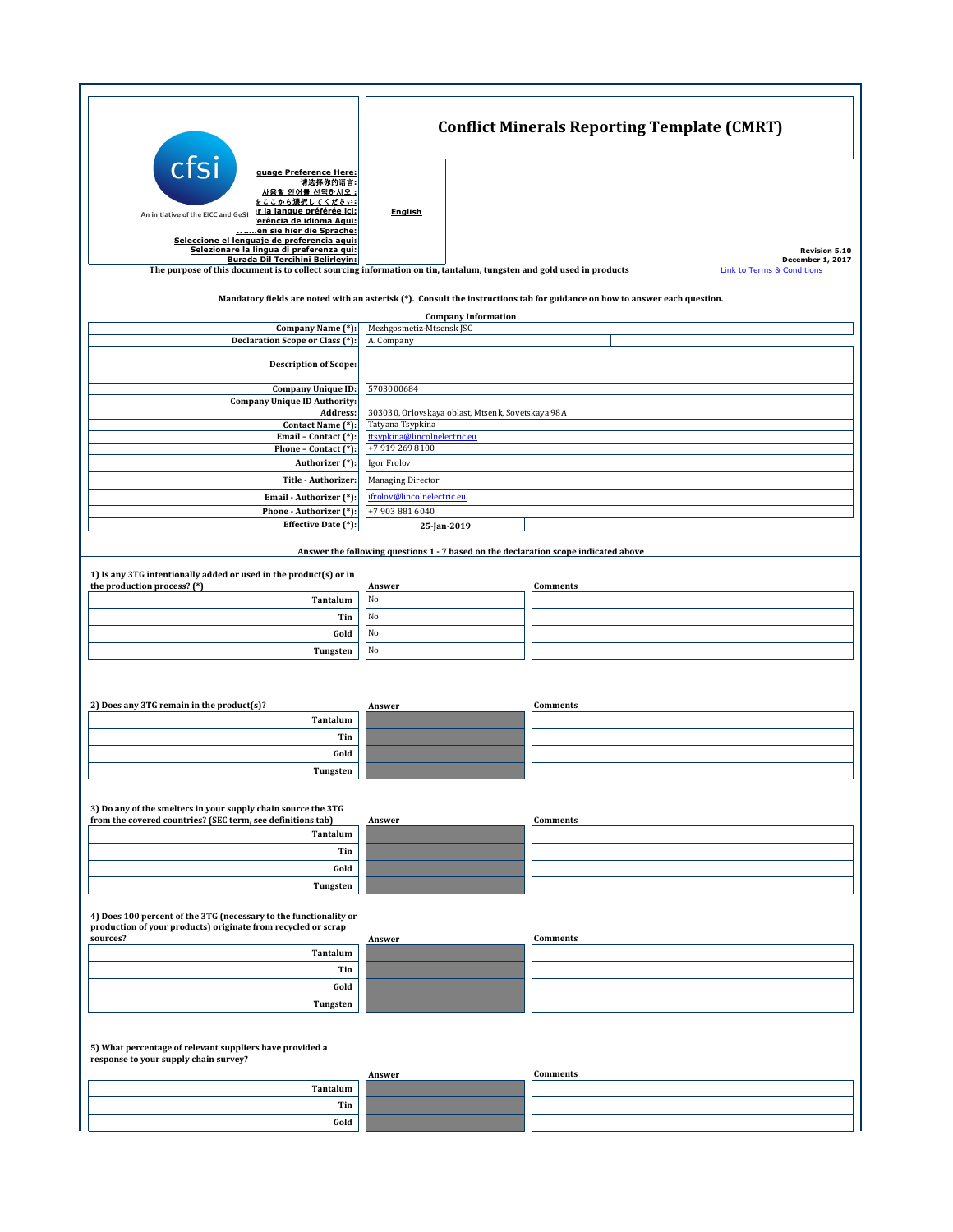| cfsi<br>guage Preference Here:<br>请选择你的语言:<br>사용할 언어를 선택하시오 :<br>をここから選択してください:<br>r la langue préférée ici:<br>An initiative of the EICC and GeSI<br>erência de idioma Agui:<br>en sie hier die Sprache:<br>Seleccione el lenguaje de preferencia aqui:<br>Selezionare la lingua di preferenza qui:<br>Burada Dil Tercihini Belirleyin: | <b>Conflict Minerals Reporting Template (CMRT)</b> |                                                                                   |  |  |  |
|------------------------------------------------------------------------------------------------------------------------------------------------------------------------------------------------------------------------------------------------------------------------------------------------------------------------------------------|----------------------------------------------------|-----------------------------------------------------------------------------------|--|--|--|
|                                                                                                                                                                                                                                                                                                                                          | <b>English</b>                                     | <b>Revision 5.10</b><br>December 1, 2017<br><b>Link to Terms &amp; Conditions</b> |  |  |  |
| The purpose of this document is to collect sourcing information on tin, tantalum, tungsten and gold used in products<br>Mandatory fields are noted with an asterisk $(*)$ . Consult the instructions tab for guidance on how to answer each question.                                                                                    |                                                    |                                                                                   |  |  |  |
| Tungsten                                                                                                                                                                                                                                                                                                                                 |                                                    |                                                                                   |  |  |  |
| 6) Have you identified all of the smelters supplying the 3TG to<br>your supply chain?                                                                                                                                                                                                                                                    | Answer                                             | <b>Comments</b>                                                                   |  |  |  |
| Tantalum                                                                                                                                                                                                                                                                                                                                 |                                                    |                                                                                   |  |  |  |
| Tin                                                                                                                                                                                                                                                                                                                                      |                                                    |                                                                                   |  |  |  |
| Gold                                                                                                                                                                                                                                                                                                                                     |                                                    |                                                                                   |  |  |  |
| Tungsten                                                                                                                                                                                                                                                                                                                                 |                                                    |                                                                                   |  |  |  |